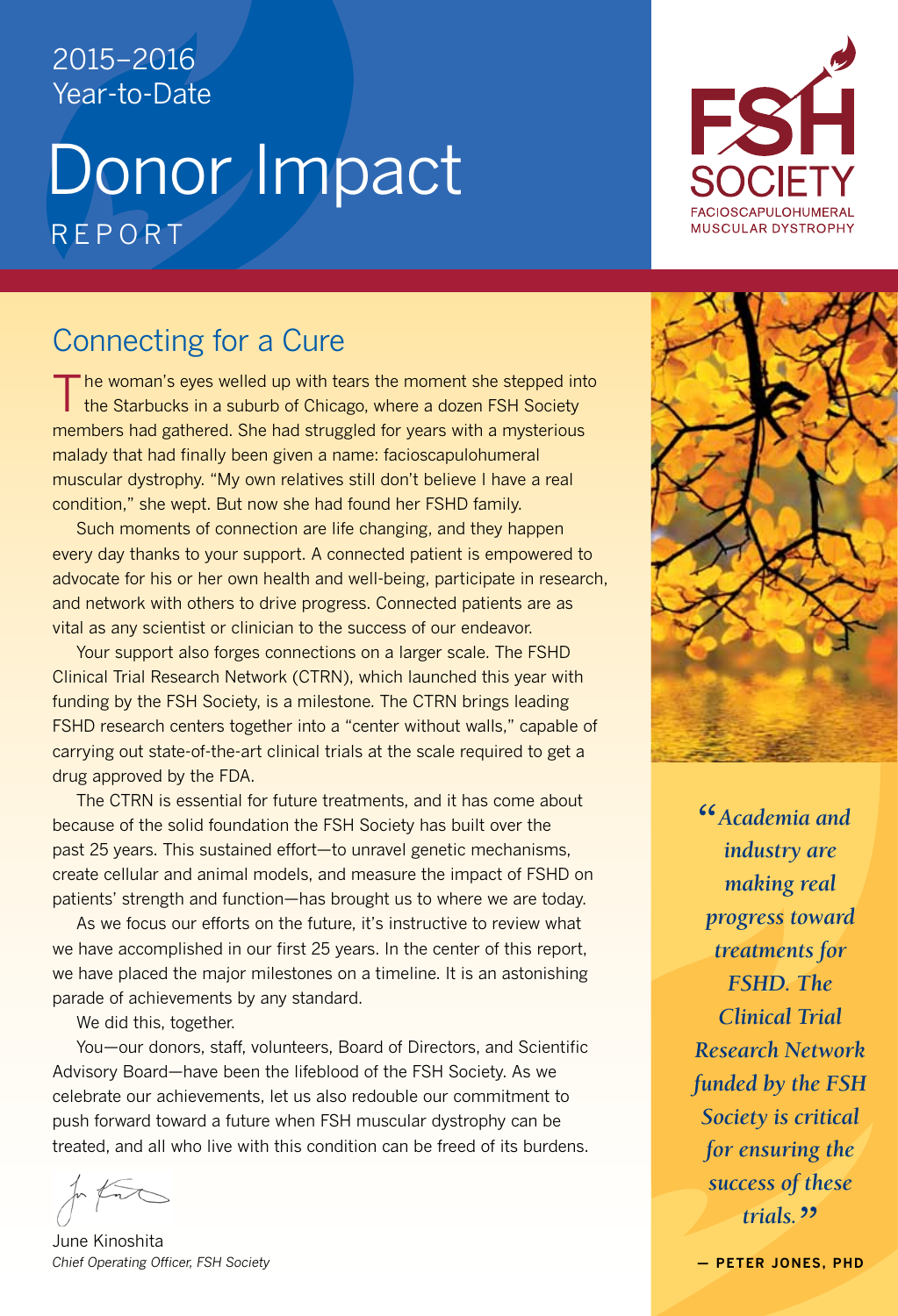In 2015-2016 YTD, the FSH Society invested more than \$2.3 million in research projects and initiatives that are blazing trials to the future. Highlights include:

## Resources and infrastructure

- FSHD tissue donor registry launched.
- FSHD Clinical Trial Research Network launched.
- International workshop organized on global FSHD patient registries.
- NIH funding for FSHD research reached new high estimated at more than \$17 million over the most recent two years (2015-2016).

## Advancing the frontiers of knowledge

- Launched a genomewide CRISPR knockout strategy to identify genes that modify FSHD.
- Human FSHD muscle was successfully grafted in a mouse from immortalized cell lines.

## Paving the path toward treatments

- First use of CRISPR gene-editing technology to silence DUX4 (the gene thought to cause FSHD).
- Antisense technology repressed DUX4 in human FSHD cell lines.
- Gene therapy for FSHD approached readiness for human trials.
- FSHD Health Index clinical trial outcome instrument almost ready to submit to the FDA.
- Candidates for blood biomarkers identified.
- Electrical impedance myography showed promise as noninvasive method to assess muscle condition.

## Empowering patients and families

- FSH Society member meetings were held in 16 locations around the U.S.
- FSH Society collaborated on Patient Days with three FSHD research centers.
- The journal *Neurology* published the first evidence-based FSHD care guideline for physicians.



## Drug companies wake up to the opportunity

**The years of coordinating and investing in basic research are laying the groundwork for industry to launch programs to discover and develop treatments for FSHD. Today, there are more than a dozen companies with FSHD programs. Notable events in 2015-2016 include:**

- **aTyr Pharma initiated the first clinical trial for early-onset FSHD.**
- **aTyr Pharma conducted the first industry-sponsored adult FSHD clinical trial.**
- **Acceleron announced plans for a Phase 2 clinical trial in adult FSHD patients.**
- **Facio Therapies developed its FSHD drug-screening platform.**
- **Ultragenyx partnered with an FSH Society-funded investigator.**
- **Fulcrum Therapeutics, with \$55 million in start-up funds, set its sights on FSHD.**
- **Idera and Genzyme reported early-stage success with antisense approaches.**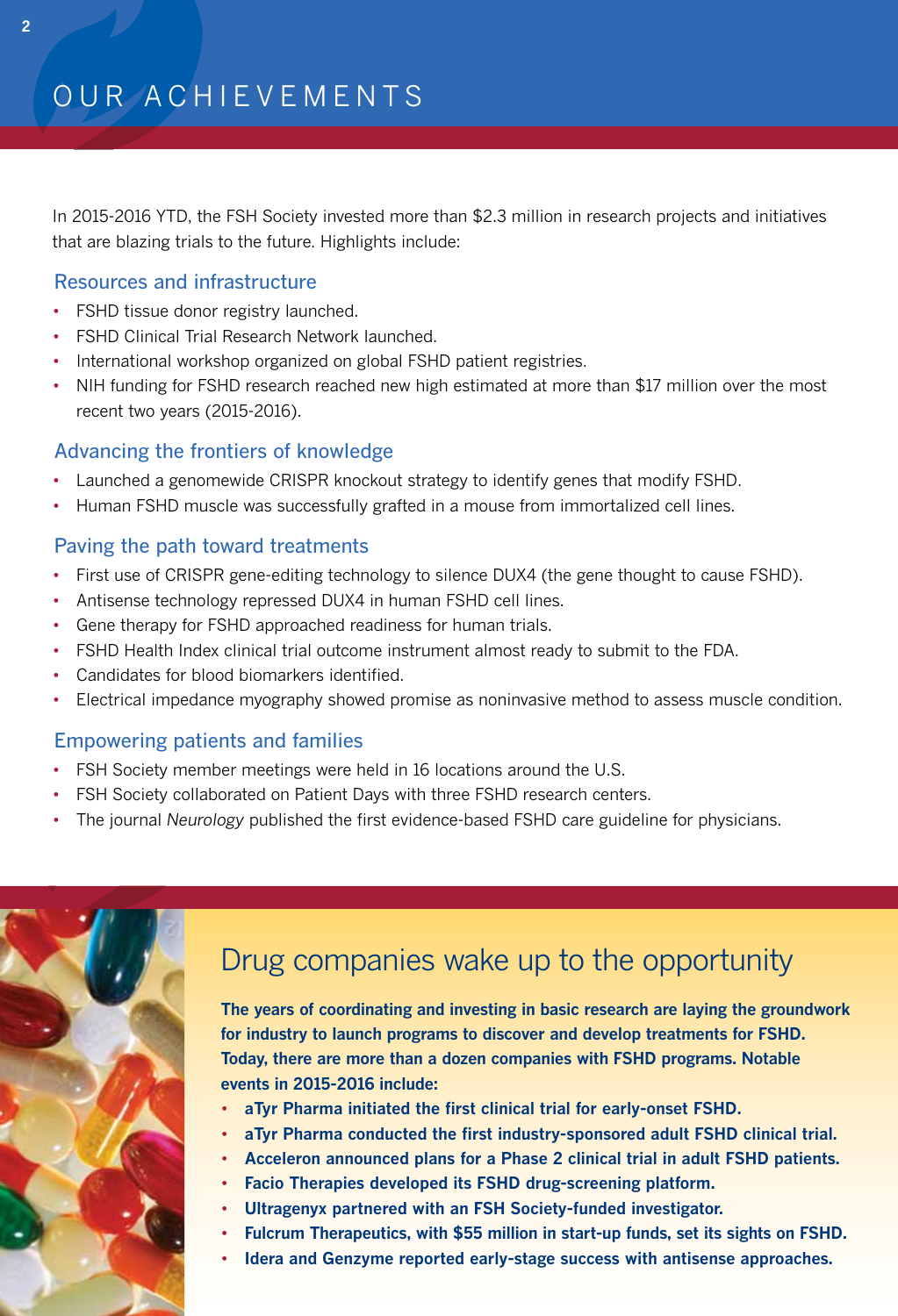## Accelerating investment in research



## How we invested funds in 2015



| <b>TOTAL:</b>             | \$1,963,484 |
|---------------------------|-------------|
| Fundraising:              | \$121,021   |
| Administration: \$188,236 |             |
| <b>Education:</b>         | \$136,178   |
| Direct Service:           | \$315,100   |
| Research:                 | \$1,202,949 |

## Established 19 meeting sites since 2013

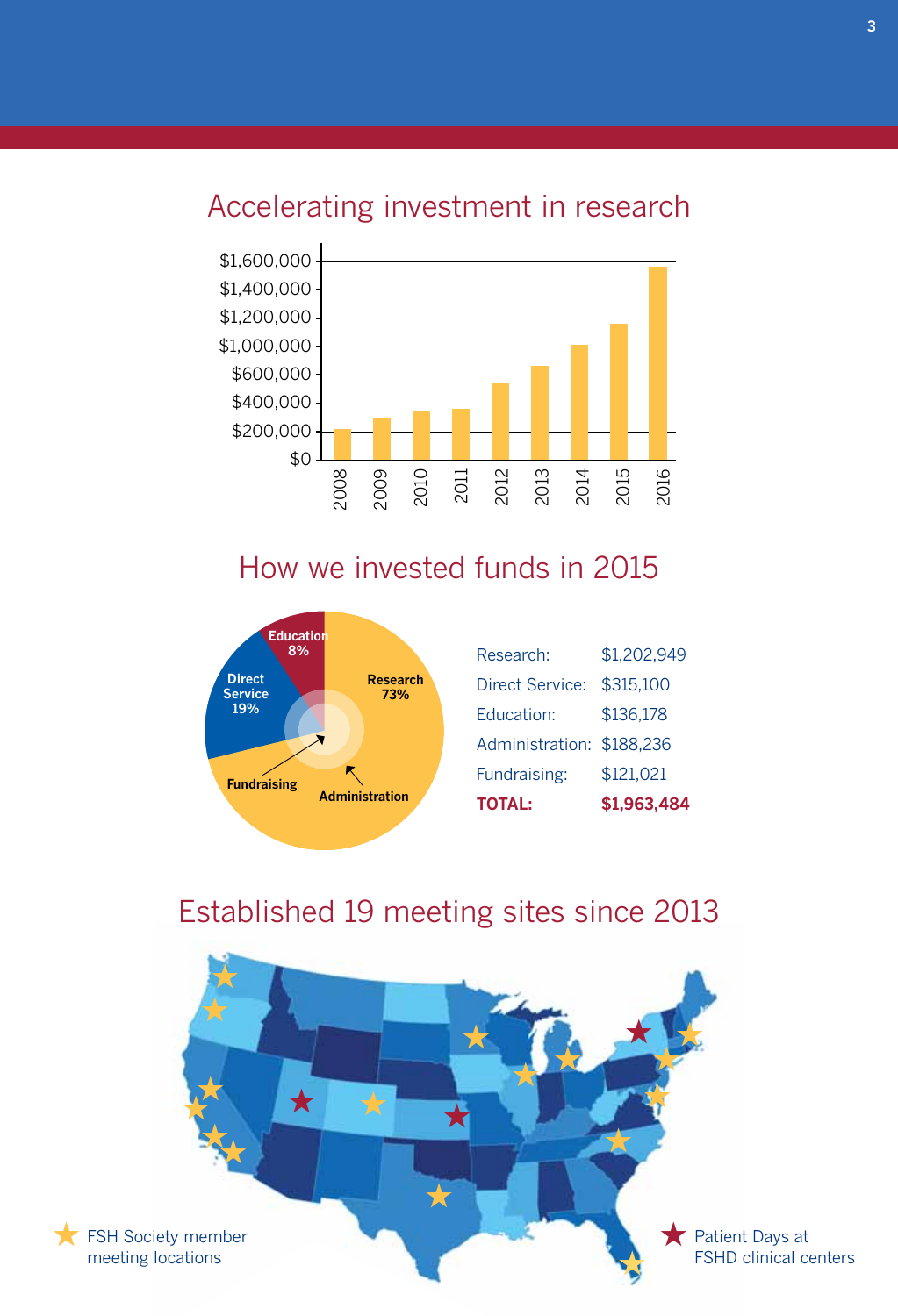## FSH SOCIETY 25TH ANNIVERSARY TIMELINE

#### 1 **1991** FSH Society founded.



#### 2 **1993**

First FSH Society Scientific Advisory Board formed.

### **1993**

3

4

5

Study of families reveals evidence of genetic heterogeneity.

### **1994**

First issue of *FSH Watch*  published.

### **1994**

Daniel Perez gives first testimony before the U.S. House of Representatives.



#### 6 **1995**

First FSHD patient brochure published.

#### 7 **1996**

First genetic test for FSHD on limited research basis.



#### 8 **1997**

First International Scientific Symposium on FSHD.

#### 9 **1997**

First FSH Society patient conference, in San Diego, with 80 members.



#### 10 **1997**

David E. Housman becomes Chair of Scientific Advisory Board.

#### 11 **1997**

First major clinical trial for FSHD (albuterol).\*



## **1998**

NIH makes first directed request for grants on FSHD as a result of Society's advocacy.



First FSH Society grants awarded

- Marjorie Bronfman Postdoctoral Research Fellowship to Silvère M. van der Maarel.
- Marjorie Bronfman Postdoctoral Research Fellowship awarded to Sara T. Winokur.
- Delta Railroad Research fellowship awarded to Alexandra Belayew, PhD, for seminal work leading to discovery of DUX4.

## **1999**

Daniel Perez becomes Society's first paid employee.

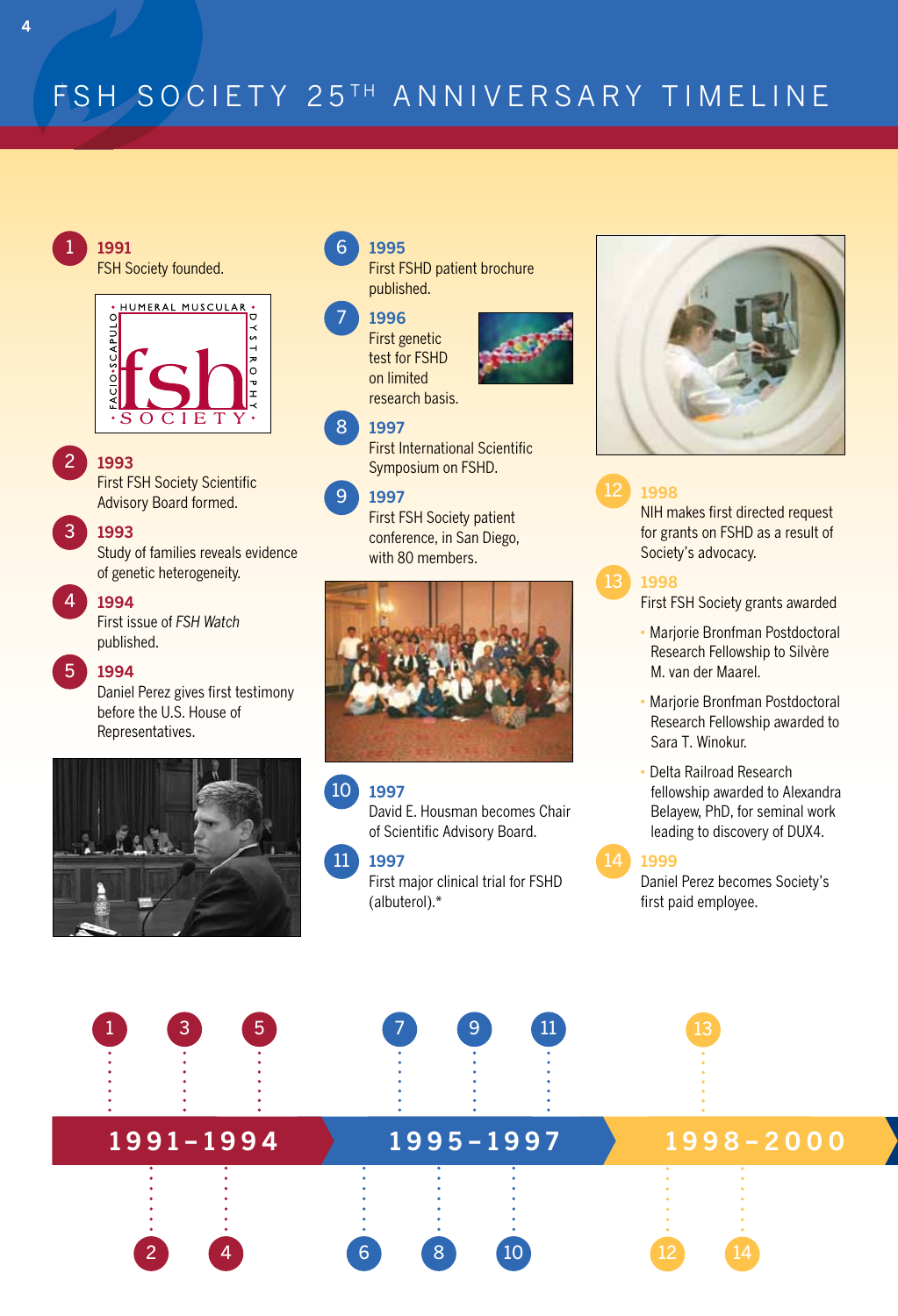## 15

## **2001**

FSH Society writes MD-CARE Act to include all muscular dystrophies; enacted into law by President George W. Bush.

- NIH announces series of initiatives to accelerate FSHD research.
- MD-CARE Act establishes multiple Wellstone Centers.
- Federal Muscular Dystrophy Coordinating Committee created.

## **2002**  16

FSHD is associated with the chromosome 4qA allele.

#### **2003**   $17)$

Daniel Perez works with Human Genome Project to finish sequencing "junk" DNA at 4q35.1- 4q35.2.

#### **2005**  18

First FSHD prenatal genetic testing made available in U.S.

#### **2007**  19

Clinical trial of myostatin inhibitor in FSHD patients.

#### **2009** 20

First brochure on Physical Therapy & FSHD.

#### **2010** 21

Genetic mechanism of FSHD Type 1 is published in the journal *Science*.

#### **2012** 22

International team finds gene for FSHD Type 2.



#### **2012** 23

FSHD Champions international alliance is established.

#### **2013**   $24^{1}$

Gene for FSHD2 reported to modify the severity of symptoms in FSHD1.

#### **2013**   $25)$

First high-throughput screen for drugs targeting the genetic mechanism for FSHD1.

#### 26 **2014**

27

Facio Therapies biotech founded.\*

### **2015**

CRISPR/dCas9 inactivates DUX4 expression in human FSHD muscle cells.

#### **2015** 28

FSH Society total lifetime grants awarded exceed \$6.85 million.

#### **2015** 29

aTyr Pharma launches Phase 1 clinical trial of ResolarisTM.\*

#### **2016**   $30<sup>1</sup>$

Acceleron Pharma announces clinical trial of ACE-083.\*

#### **2016** 31

Fulcrum biotech founded; FSHD among initial targets.\*



#### **2016** 32

First "World FSHD Day™" observed on June 20.



*\* Drug company milestone*

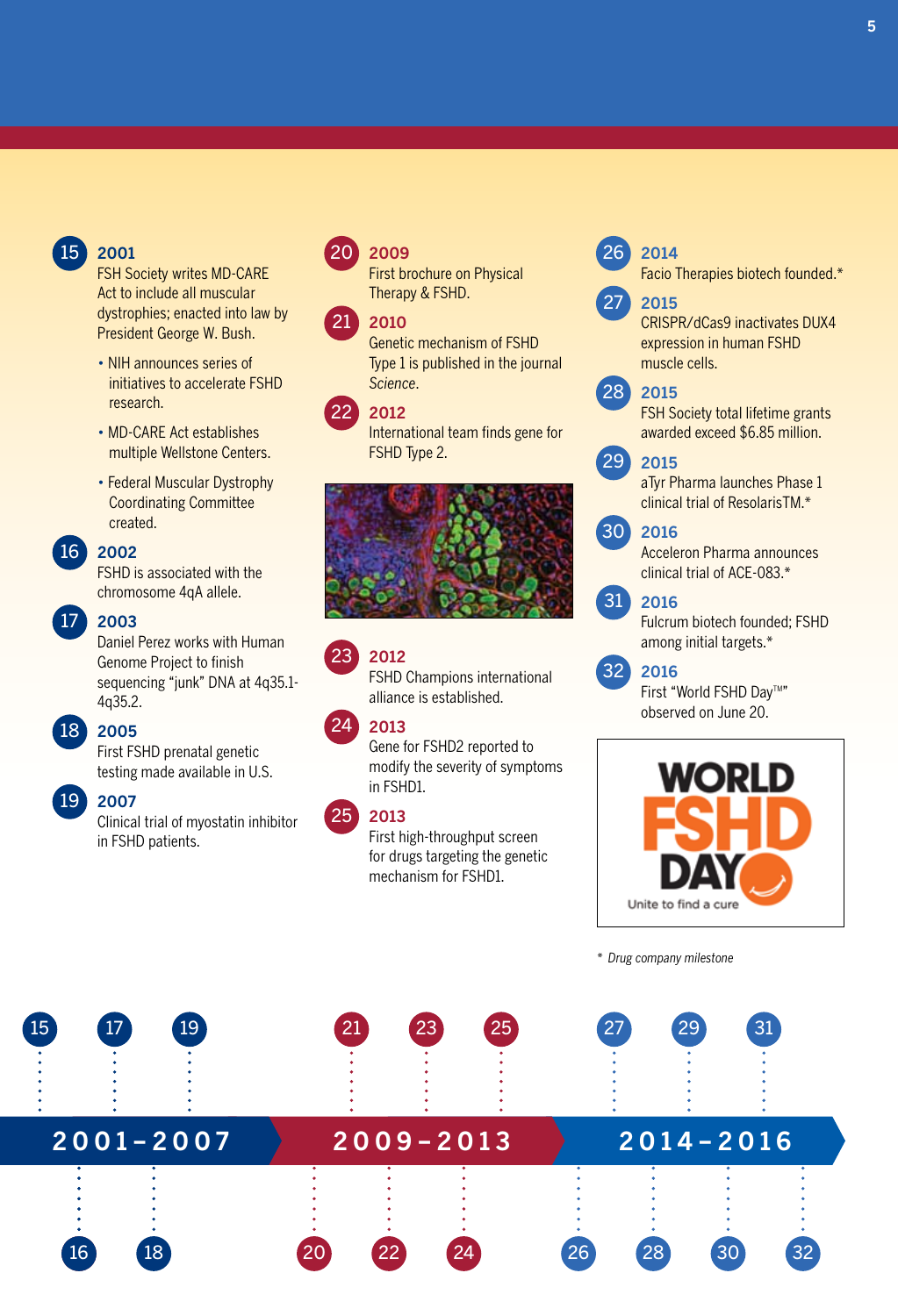## \$2,500+ Individual, Corporate, and Foundation Donors

We are grateful for each and every gift. Large and small, they add up to a powerful force!

## **\$100,000+**

Duncan & Dr. William R. Lewis Sr. Michelle & David Mackay

### **\$50,000–\$99,999**

Delta Railroad Construction, Inc. FSHD Canada Foundation New York Community Trust SHIFT Communications Sylvia & Leonard Marx Foundation

### **\$25,000–\$49,999**

Aviva Spring Foundation Barbara & James Chin Sr. The Edward H. Lillya Revocable **Trust** Joseph Friedman William R. Lewis III, MD Wasily Family Foundation

## **\$10,000–\$24,999**

Abundance Foundation Anonymous Apple Computer aTyr Pharma Barbara Conners Foundation Benevity Community Impact **Fund** Combined Federal Campaign National Capital Area Drown Foundation (Joseph Drown Foundation) Mohammad Ehteshami Christopher S. Eklund Finkelstein Foundation GE Foundation Matching Gifts Program The Geraldi Norton Foundation Roslyn Goldstein Graham Family Charitable Foundation Karen & Darrin Jewell Andy Johnson-Laird & Kay Kitagawa Helen Klaben Kahn Stuart Lai Paul & Stacey Laurello Edward Norris, MD Jane & Paul Rittmaster Elysa & Robert Roskam Marsha & Jerry Seslowe Allan C. Silverstein & Pauli **Overdorff** Gracia Toubia & Gregory Stucky Dr. Lawrence & Madeline **Weinstein** Helen & Marc Younger

### **\$5,000–\$9,999**

Acceleron Pharma, Inc. Association Française contre les **Myopathies** Celeste A. Clark Elizabeth & Joe Conron The Curtis Finlay Foundation, Inc. Deltex Associates, Ltd., LLC DFORCE Holdings, Inc. Facio Therapies BV Myriam & Carlos E. Garcia Myrna Glasberg Sandra & Michael Hecht Christine & Jeffrey Jacobs Joseph Drown Foundation Tod Machover & June Kinoshita Adam Manacher & Carol S. Birnbaum, MD

Kevin Monahan & Ellen Hannan Ida Laurello Kim & C. Larry Laurello Jr. Leiden University Medical Center Harry & Pamela Lewis Jessica Mackay William Michael Sara Miller Munzee, Inc. Muscular Dystrophy Campaign UK Roy & Kristy Neilson Michael Penwell Regeneron Pharmaceuticals, Inc. Gloria & Burton Richards Sarepta Therapeutics, Inc. Kim Small & Norm Wesley Mark W. Smith Specialty Products Holding Corp. Christopher & Ellen Stenmon Gale Tunnell University of Massachusetts Medical School Aileen & Ken Wyckoff

### **\$2,500–\$4,999**

AT&T Employee Giving Campaign BioMarin Chad Cohen Mitchell & Susan Coleman

Freedman Cytokinetics, Inc. Michele De Sha & Howard Chabner Todd & Sian Defren Thomas Dempsey Dex Imaging, Inc.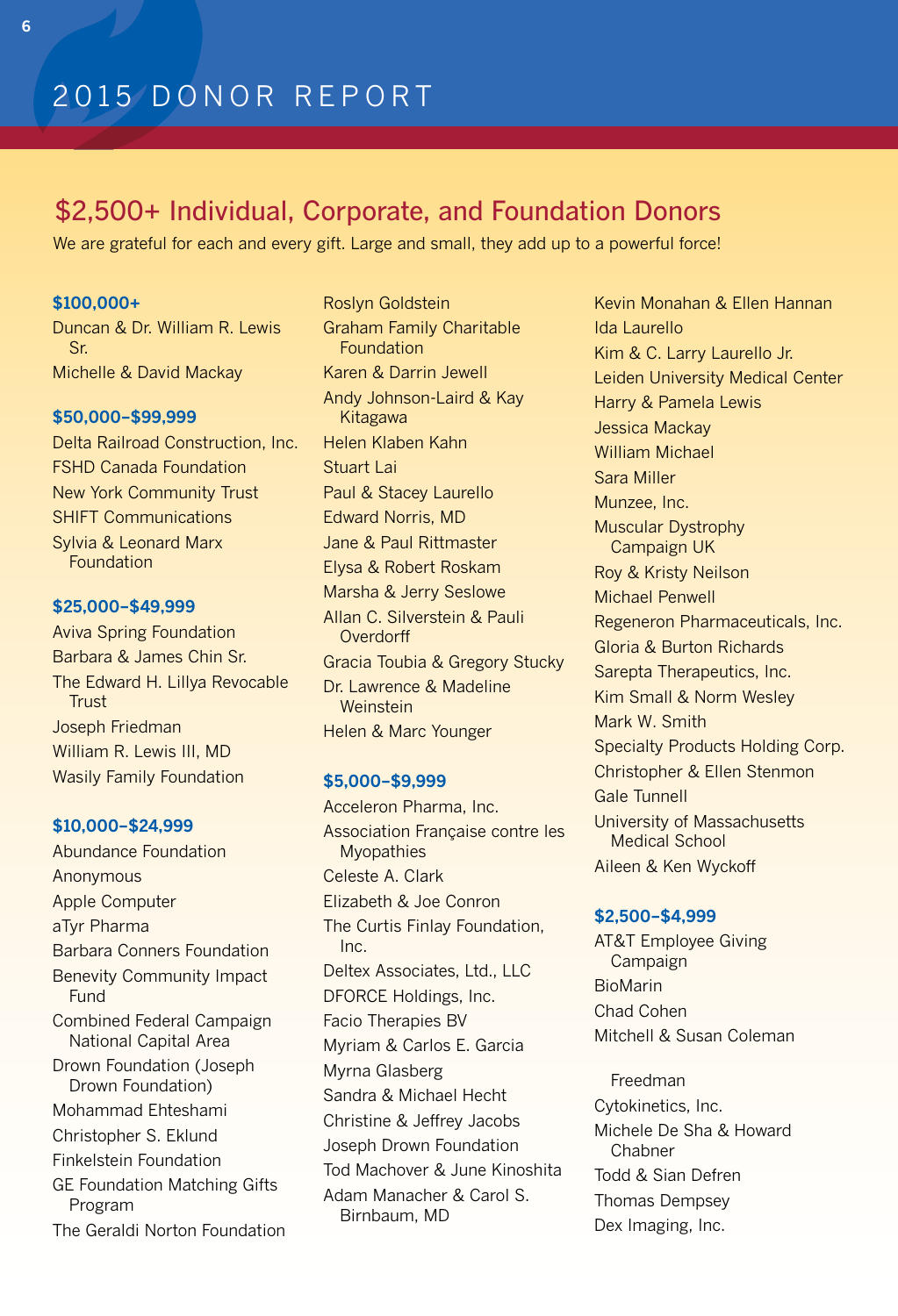William & Rise Egert Susan Franklin & Mac Behnke Carlos & Beatriz Garcia Genomic vision Leonard & Linda Goldberg

Bill Guzy Glenn & Petrina Hasman IBM Employee Services Center

tonia & James Kalleward Jacqueline Kates Joshua Knox Chareen & Drew Kossoff Sidney & Ruth Lapidus Sabine & Chip Litten Local Independent Charities of America **Therese Louie** William A. Maclean Ilene & John Medovich Jai & Jennifer Narayan Virginia Padberg Barbara & William Parfet **Nancy Payton** Daniel Paul and Susan Perez Rare Genomics Institute Susan & Steven Rice Robin Schreer Susan & Matthew Shattock Drs. Phyllis & Kenneth Siegel Neil Solomon & Paula Birnbaum Barbara & Robert Steele Jr. UBS United Way Misc. Gifts Robert Younger

## The most precious gift

**"She's fading." It's the call we dread getting—news that one of our FSH muscular dystrophy family is approaching the end. And then we're blown away by what comes next: "She wants to donate her remains to science."** 

**For a condition like FSHD, such occasions arise only a few times a year. It's the most precious gift to advance researchers' understanding of FSHD.**

**And so the call triggers urgent messages to family members, doctors, lawyers, hospitals, funeral homes, and researchers, as attempts are made to collect consent forms, arrange for transport of the remains, identify a team to retrieve the donor's tissues and deliver them to a waiting laboratory—all in a dauntingly brief time.**

 **Not surprisingly, such efforts fail more often than they succeed. It's heartbreaking for everyone who has worked feverishly to make the donation happen. There had to be a better way, and fortunately, we found it: the National Disease Research Interchange (NDRI), a little-known nonprofit set up precisely to carry out this mission. Modeled on the nationwide network for retrieving donated organs, the NDRI is our partner in establishing the first nationwide FSHD tissue donation registry, which we launched this year.** 

 **The registry also arranges for tissue donations by patients who are planning to undergo surgery such as scapular fixation. The operation requires the removal of muscles damaged by FSHD. This tissue is invaluable for research.**

 **The FSHD tissue donation registry arrives not a moment too soon. Scientists in academia and industry have an urgent need for tissue samples from individuals with FSHD to ensure that they thoroughly understand the genes and markers in actual human patients. Such insights will help them develop the model systems ("FSHD-in-a-dish") they need to search for potential treatments.**

 **To join the registry, call the NDRI at (800) 222-6374.**